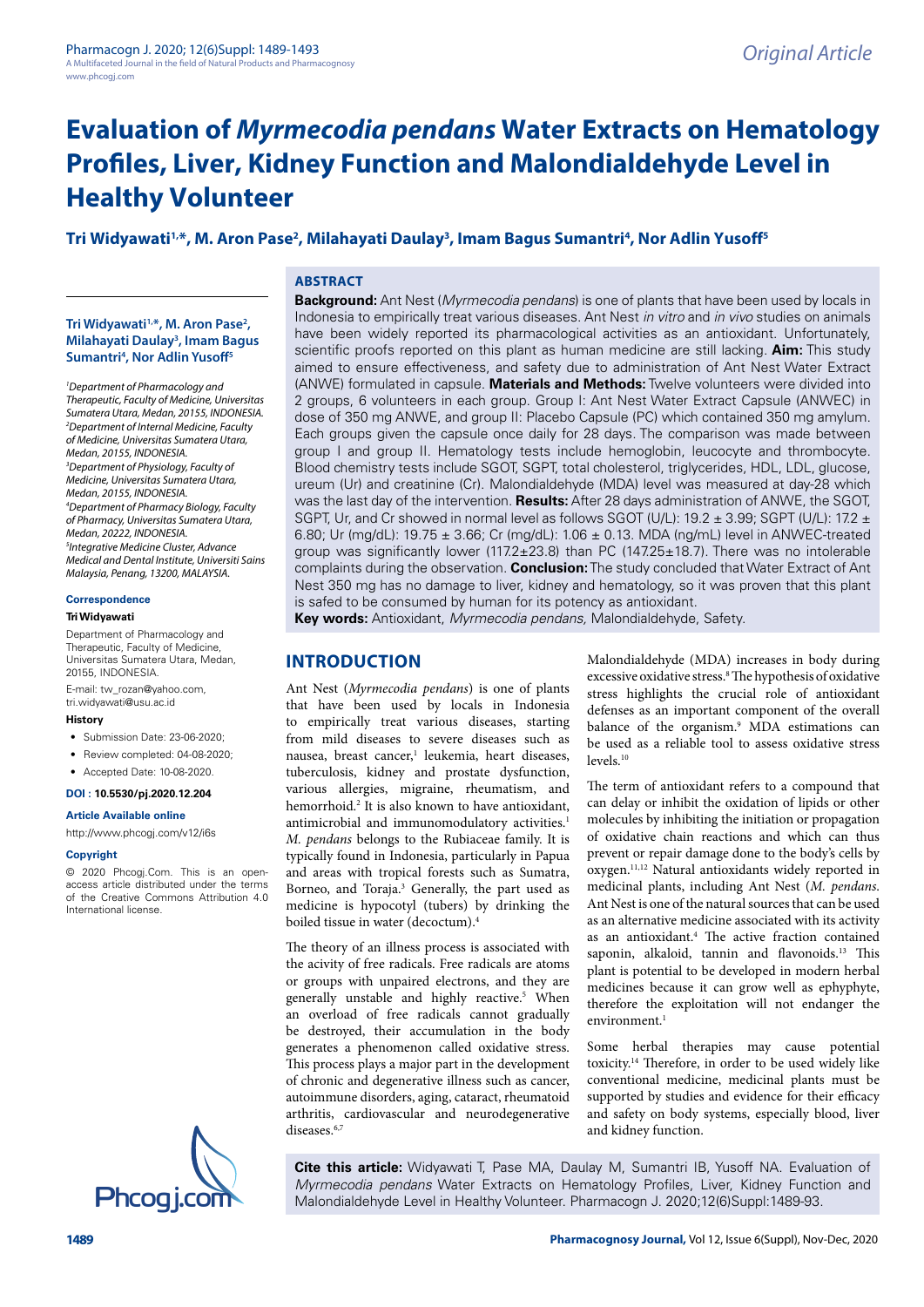Ant Nest *in vitro* and *in vivo* studies on animals have been widely reported its pharmacological activities as an antioxidant.<sup>15,16,17,18</sup> Unfortunately, scientific proofs reported on this plant as human medicine are still lacking. This study aimed to ensure effectiveness, safety and description of side effects that can arise in humans due to administration of Ant Nest Water Extract with a certain dose and dosage form.

# **MATERIALS AND METHODS**

## Plant material

*M. pendans* leaves were purchased from Papua Island, Indonesia. The voucher specimen was identified and deposited in the herbarium of Medanense, Department of Biology, Faculty of Science, Universitas Sumatera Utara, Indonesia.

#### Extract preparation

*M. pendans* leaves were dried in oven at 60°C for 48 h and grounded in an electric blender. The powder was extracted with water by infundation. The extract was evaporated by using a rotary evaporator and kept at 4*°*C. The extract then called Ant Nest Water Extract (ANWE).

#### Capsule preparation

The ANWE mixed with maydis starch to obtain a homogeneous mass. The mass was dried in oven at 55°C and then filled into 0-sized capsule shells using a semi-automatic capsule filling device.

#### Experimental design

This is an experimental study with randomized pre- and post-test group design. The study was conducted from February to November 2018 at Pharmacy Faculty, and Medical Faculty of Universitas Sumatera Utara (USU), USU General Hospital and Integrated Laboratory of Medical Faculty USU.

#### *Volunteer*

The volunteer recruitment process was done by announcing the study in USU area. Twelve volunteer involved in this study. Each was explained the study protocol and asked to sign the informed consent before data collection. The inclusion criteria are volunteer who has no smoking, medication, gastritis, and allergic history, with a normal liver (Serum Glutamic-Oxaloacetic Transaminase (SGOT) and Serum Glutamic-Pyruvic Transaminase (SGPT)) and kidney (Ureum (Ur) and Creatinine (Cr)) function. Volunteer that shows any adverse effect or subjective symptoms during the experiment would be excluded from the study.

#### *Intervention*

Twelve volunteers were involved in this study. Each volunteer given the capsule once daily for 28 days. No medication was allowed except under exceptional conditions only with the permission of the investigator. There was no restriction placed on normal and routine activity or diet during the study period.<sup>17</sup>

#### *Evaluation of ANWEC on hematology profiles, liver and kidney function, lipid profile and blood glucose level*

All volunteers who received Ant Nest Water Extract Capsule (ANWEC) were evaluated of their blood. Laboratory tests (including hematology and blood chemistry) were performed in laboratories at USU General Hospital at baseline and after 28 days of treatment using standardized procedures.

Hematology tests include hemoglobin (Hb), leucocyte and thrombocyte. Blood chemistry tests include SGOT, SGPT, total cholesterol (TC), triglycerides (TG), High Density Lipoprotein (HDL), Low Density Lipoprotein (LDL), Ur and Cr.19

### *Evaluation of ANWEC on MDA level*

Twelve volunteers were divided into 2 groups, 6 volunteers in each group. Group I: Ant Nest Water Extract Capsule (ANWEC) in dose of 350 mg ANWE, and group II: Placebo Capsule (PC) which contained 350 mg amylum. Each group given the capsule once daily for 28 days. Malondialdehyde level was measured at day-28 which was the last day of the intervention using MDA (*Malondialdehye*) ELISA Kit MFR: Elabscience. The comparison was made between group I and group II.

#### Statistical analysis

All the values are represented as mean *±* SD. Data were analyzed by IBM SPSS Statistics 22 software and the group means were compared by Mann-Whitney U and Wilcoxon Signed Ranks Test. A probability of *p <* 0*.*05 was considered as significant.

#### Ethical clearance

Protocol has been approved by Health Research Ethical Committee (No. 422/TGL/KEPK FK USU-RSUP HAM/2018).

# **RESULTS AND DISCUSSION**

Herbal, botanical, or phytomedicines are medicinal products containing active ingredients of particular plant origin.20 Many herbal mixtures are already commonly used and expand rapidly across the world, either for primary health care or as complementary or alternative medicines.21,22 Although herbal medicine have been perceived by the public as relatively low risk, there has been more recognition of their potential risks. Potential harm can occur via inherent toxicity of herbs and or interactions with other herbal products or conventional drugs.<sup>23</sup> Therefore, since safety being a major issue of using herbal medicine <sup>24</sup> unless being supported with essential data including the safety information of body organ systems, herbs are not likely to become an important alternative standard medical therapies.<sup>25</sup>

Before a drug comes to market, it is studied in clinical trials in healthy and particular selected disease as the efficacy investigated.<sup>26</sup> It is known that after an administration of a drug, it will be absorbed to reach systemic circulation, followed by distribution, metabolism or biotransformation, and excretion. Drug elimination is usually divided into two major components, biotransformation and excretion. Biotransformation or drug metabolism converts the drug in the body to a metabolite. Most drugs must pass through the liver, as the primary site for drug metabolism. Nonvolatile drugs are excreted mainly by renal excretion, a process in which the drug passes through the kidney to the bladder and ultimately into the urine. Other pathways for drug excretion may include the excretion of drug into bile, sweat, saliva, milk (via lactation), or other body fluids.<sup>27</sup> Additionally, there are many patient factors that influence the pharmacokinetics of a drug, such as age, physiological stress, the presence of other diseases, liver and kidney function.28 There are attempts for a medicine to get a better handle on the safety profiles before marketing.<sup>26</sup>

## **Safety**

This study used Ant Nest in the form of water extract formulated in capsules (ANWEC) at a dose of 350 mg which is known from the previous study that 350 mg water extract of Ant Nest in capsules once a day for 28 days does not affect blood profile, lipid profile, liver function and kidney function.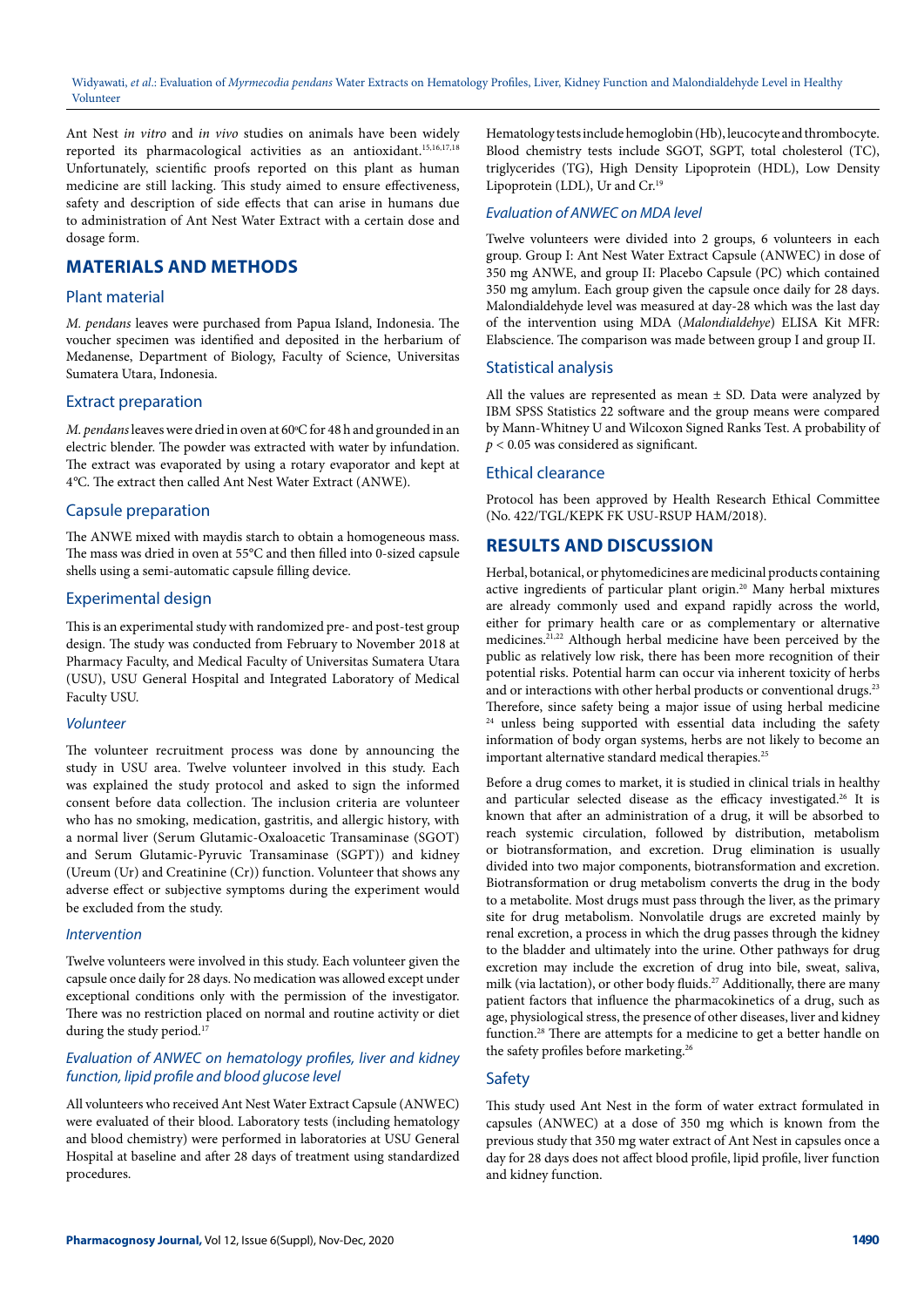Safety test result of Ant Nest Water Extract with a dose of 350 mg in capsule can be seen in Table 1.

Statistically, the  $p$  value showed  $>0.05$  which means no significant different before and after intervention either within or between group. The table shows no significant difference in the parameter values observed on day-0 and day-28. All parameters are still in the normal range. There were no significant complaints made by volunteers during the treatment. The result showed that there was no side effect of ANWEC in healthy volunteers. Therefore, it might be concluded that ANWE has no toxicity in healthy volunteers.

Therefore, this study suggest that ANWEC at dose 350 mg in capsul safe to be used in healthy human.

#### **Efficacy**

Malondialdehyde (MDA) level was measured in the present study to evaluate the potency of *M. pendans* extract as antioxidant agent. Higher levels of MDA concentration has been reported in different studies of diseases. MDA is the major metabolite of arachidonic acid and serves as a reliable biomarker for oxidative stress. MDA is a mutagenic, tumorigenic and highly reactive three-carbondialdehyde produced during polyunsaturated fatty acid peroxidation and arachidonic acid metabolism.29 Determination of MDA in blood plasma or tissue homogenates is one of the useful methods to predict the oxidative stress levels.30 The MDA level test was taken on day-28 and the results are provided in Table 2.

It can be learned from Table 2 that MDA level in ANWEC-treated group was  $117.2 \pm 23.8$  which means lower than placebo (147.25  $\pm$  18.7  $\mu$ g/mL). The *p* value <0.05 indicates that there is a significant difference between groups. This result support the previous preclinical studies that reported the antioxidant activity of this plant.15,16,17,18 It was also

#### **Table 1: Evaluation of ANWEC on hematology profiles, liver and kidney function, lipid profile and blood glucose level**

| <b>Parameters</b>                      | <b>Results (Mean + SD)</b> |                   |                  |
|----------------------------------------|----------------------------|-------------------|------------------|
|                                        | Day 0                      | <b>Day 28</b>     | $\boldsymbol{p}$ |
| Hematology                             |                            |                   |                  |
| Hb(g/dL)                               | $14.33 \pm 1.01$           | $14.15 \pm 1.32$  | 0.68             |
| Leucocyte $(*1000/uL)$                 | $6.99 \pm 0.81$            | $6.76 \pm 1.32$   | 0.75             |
| Thrombocyte (*1000/<br>uL)             | $282.50 + 55.86$           | $28.17 + 46.34$   | 0.67             |
| Liver                                  |                            |                   |                  |
| SGOT (U/L)                             | $22.67 + 4.46$             | $21.50 \pm 3.39$  | 0.40             |
| SGPT (U/L)                             | $18.17 \pm 5.31$           | $19.50 \pm 6.59$  | 0.29             |
| Kidney                                 |                            |                   |                  |
| $Ur$ (mg/dL)                           | $19,42 \pm 4,13$           | $18.80 \pm 2.78$  | 0.60             |
| $Cr$ (mg/dL)                           | $0,97 \pm 0,19$            | $1.06 \pm 0.18$   | 0.05             |
| Lipid Profile                          |                            |                   |                  |
| $TC$ (mg/dL)                           | $160.97 + 27.56$           | $158.80 + 30.79$  | 0.60             |
| $LDL$ (mg/dL)                          | $109.66 \pm 29.52$         | $107.50 + 42.33$  | 0.91             |
| TG (mg/dL)                             | $96.33 \pm 35.41$          | $88.67 \pm 18.06$ | 0.91             |
| $HDL$ (mg/dL)                          | $58.33 \pm 15.14$          | $52.11 \pm 11.03$ | 0.07             |
| Glucose                                |                            |                   |                  |
| Fasting blood<br>glucose level (mg/dL) | $89.5 + 8.73$              | $95.33 + 6.56$    | 0.13             |

#### **Table 2: Evaluation of ANWEC on Malondialdehyde Level**

| <b>Group</b> | $MDA$ (ng/mL)     |
|--------------|-------------------|
| ANWEC        | $117.2 \pm 23.8$  |
| PC           | $247.25 \pm 18.7$ |
|              | 0.034             |

showed the future opportunity of this plant as a source for antioxidant efficacy. However, this result still need to be verified with more number of subjects.

# **CONCLUSION**

It can be concluded that the consumption of Ant Nest Water Extract dose of 350 mg in capsule for 28 days was safe to be used in healthy volunteers with an antioxidant activity proved by the decrease in MDA level.

# **ACKNOWLEDGEMENT**

The study was supported by Ministry of Research and Technology and Higher Education Republic of Indonesia, Research and Community Service, Universitas Sumatera Utara, DRPM2018: No.263/UN5..2.3.1/ PPM/KP-DRPM/2018

# **CONFLICTS OF INTEREST**

No conflicts of interest to be declared by authors.

#### **REFERENCES**

- Hertiani T, Sasmito E, Sumardi, Ulfah M. Preliminary study on the immunomodulatory effect of sarang-semut tubers Myrmecodia tuberosa and *Myrmecodia pendens.* Online J Biol Sci. 2010;10(3).
- Sudiono J, Oka C, Trisfilha P. The Scientific Base of Myrmecodia pendans as Herbal Remedies. British Journal of Medicine and Medical Research*.*  2015;8:230-7.
- 3. Suryawati, Suardi HN, Frengki. The potential antioxidant activity of ethanolic extract of aceh ant-plant (Mymercodia sp) on the free radical DPPH (1, 1-Diphenyl-2- pikrylhidrazil). Proceedings of The Annual International Conference, Syiah Kuala University-Life Sciences and Engineering. 2013;3(1).
- 4. Rasemi S, Yen K, Ahmad R, Hasan M. Total phenolic contents, antioxidant, anticancer and antidiabetic proprerties of *Myrmecodia tuberosa* (Rubiaceae). Council for Innovative Research. 2009:9(3).
- 5. Mart´ınez-Cayuela M. Oxygen free radicals and human disease. Biochimie. 1995;77(3):147-61.
- 6. Pham-Huy LA, He H, Pham-Huy C. Free radicals, antioxidants in disease and health. Int J Biomed Sci. 2008;4(2):89‐96.
- 7. Liu X, Jia J, Jing X, Li G. Antioxidant Activities of Extracts from Sarcocarp of Cotoneaster multiflorus. Journal of Chemistry. 2018;1(7).
- 8. Nielsen F, Mikkelsen BB, Nielsen JB, Andersen HR, Grandjean P. Plasma malondialdehyde as biomarker for oxidative stress: reference interval and effects of life-style factors. Clinical Chemistry. 1997:43(7):1209-14.
- 9. Tan BL, Norhaizan ME, Liew WP, Rahman S. Antioxidant and Oxidative Stress: A Mutual Interplay in Age-Related Diseases. Front Pharmacol. 2018;9(1162).
- 10. Singh Z, Karthigesu P, Singh I, Kaur R. Use of Malondialdehyde as a Biomarker for Assessing Oxidative Stress in Different Disease Pathologies: a Review. Iranian Journal of Public Health. 2015;43(3):7-16.
- 11. Suhartono E, Viani E, Rahmadhan MA, Gultom IS, Rakhman MF, Indrawardhana D. Total flavonoid and antioxidant activity of some selected medicinal plants in South Kalimantan of Indonesian. APCBEE Procedia. 2012;4(235).
- 12. Yadav A, Kumari R, Yadav A, Mishra J P, Srivastava, Prabha S, Shashi. Antioxidants and its functions in human body - A Review. Research in Environment and Life Science. 2016;9:1328-31.
- 13. Soeksmanto A, Subroto MA, Wijaya H, Simanjuntak P. Anticancer activity for extracts of Sarang-Semut plant (Myrmecodia pendens) to HeLa and MCM-B2 cells. Pakistan J Biol Sci*.* 2010;13:148-51.
- 14. Asif M. A brief study of toxic effects of some medicinal herbs on kidney. Adv Biomed Res. 2012;1(4).
- 15. Indra P, Supriadi S, Ijirana I. Test of Antioxidant Activity of Ant Nest Plants (*Myrmecodia tuberosa* Jeck) Extract from Toli-Toli Sulawesi TengaH. J. Akademika*.* Kimia. 2019;8(2):98-103.
- 16. Khairiaha N, Prabawaa IDGP, Hamdia S, Rahmia N. Application of ant nests (*Myrmecodia* sp.) extract as antimicrobial and antioxidant compounds in herbal gum. Jurnal Riset Industri Hasil Hutan. 2019;11(1):31-40.
- 17. Agatonovic-Kustrin S, Morton DW, Mizaton HH, Bremer HZ. The relationship between major polyphenolic acids and stigmasterol toantioxidant activity in different extracts of *Myrmecodia platytyrea*. South African Journal of Botany. 2018;115:94-9.
- 18. Krisnadi H, Supriadi S, Dikdik G, Adhita K. Potential of Terpenoid Bioactive Compound Isolated from Papua Ant Nest as an Alternative Ovarian Cancer Treatment. Open Journal of Obstetrics and Gynecology. 2015;5:406-11.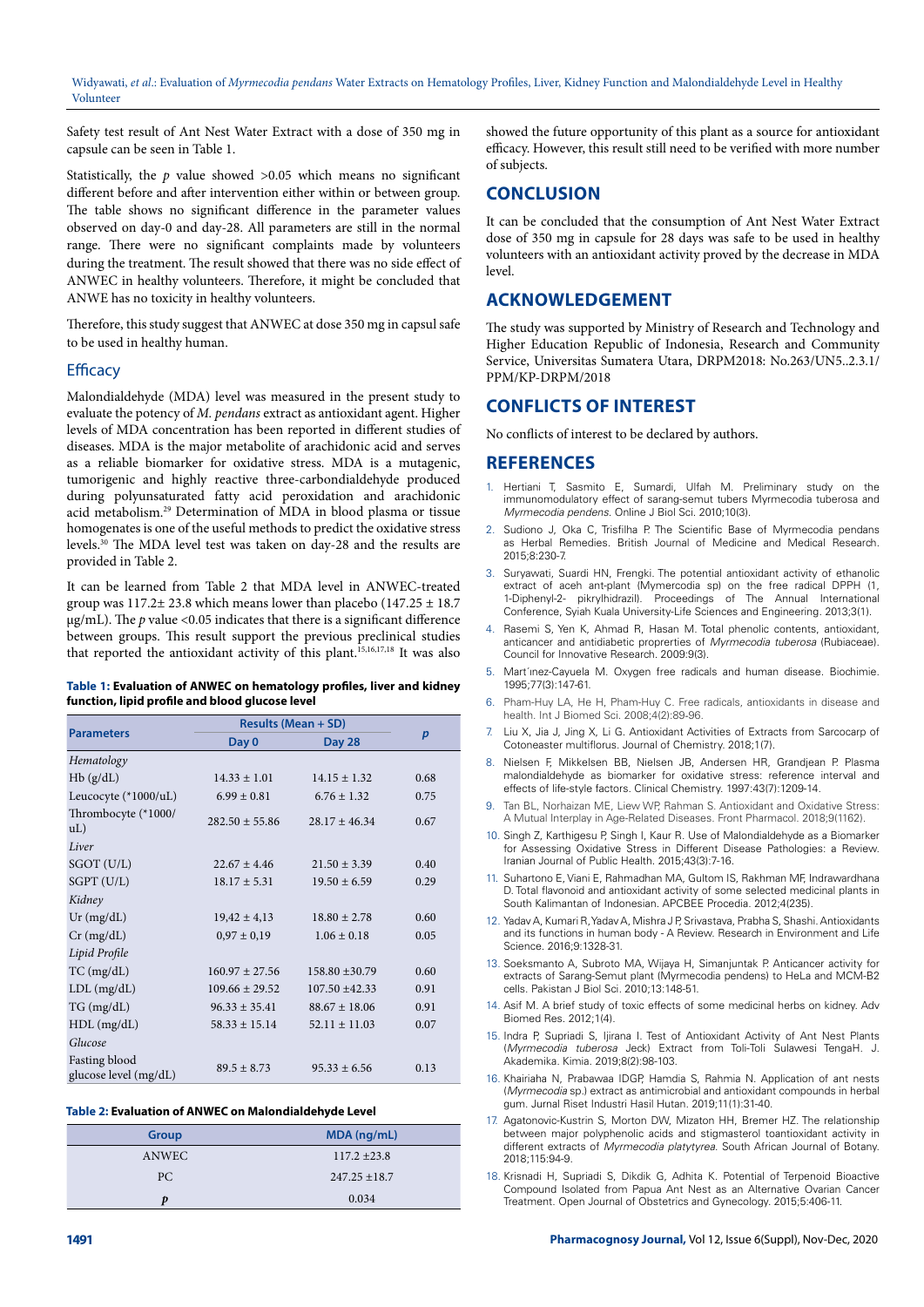- 19. Nam-Hun L, Sa-Ra Y, Hyeong-Geug K, Jung-Hyo C, Chang-Gue S. Safety and Tolerability of Panax ginseng Root Extract: A Randomized, Placebo-Controlled, Clinical Trial in Healthy Korean Volunteers. The Journal of Alternative and Complementary Medicine. 2012;18(11):1061-9.
- 20. Wachtel-Galor S. Herbal medicine In Herbal and Traditional Medicine. CRC Press. 2004;78-89.
- 21. World Health Organization. WHO guidelines on safety monitoring of herbal medicines in pharmacovigilance systems. 2004.
- 22. Williamson EM, Chan K, Xu Q, Nachtergael A, Bunel V, Zhang L, Liu X. Evaluating the safety of herbal medicines. Integrated Toxicological Approaches Science. 2015;347(6219):47-9.
- 23. Jordan SA, Cunningham DG, Marles RJ. Assessment of herbal medicinal products: challenges, and opportunities to increase the knowledge base for safety assessment. Toxicol Appl Pharm. 2010;243(2):198-21.
- 24. Ekor M. The growing use of herbal medicines: issues relating to adverse reactions and challenges in monitoring safety. Front Pharmacol. 2014;4(177).

Capsule of ANWE

- 25. Bent S. Herbal medicine in the United States: review of efficacy, safety, and regulation. J Gen Int Med. 2008;23(6):854-9.
- 26. Cobert B. Cobert's manual of drug safety and pharmacovigilance. Jones & Bartlett Publishers. 2011.
- 27. Braun L, Cohen M. Herbs & natural supplements*:* An evidence-based guide. Sydney: Elsevier Australia, Sydney, p. 95; 2010.
- 28. Shargel L, Andrew BC, Wu-Pong S. Applied biopharmaceutics and pharmacokinetics. Stamford: Appleton & Lange, p. 32-35; 1999.
- 29. Ayala A, Muñoz MF, Argüelles. Lipid Peroxidation: Production, Metabolism, and Signaling Mechanisms of Malondialdehyde and 4-Hydroxy-2-Nonenal. Oxidative medicine and cellular longevity. 2014.
- 30. Ateş M, Cakir Y, Korkmaz V. Determination of the Level of Malondialdehyde Forming as a Result of Oxidative Stress Function in Fish. International Journal of Science and Research (IJSR). 2018;7(4).

**Results (Mean + SD)** 

**Day 28** 

 $14.15 \pm 1.32$ 

 $28.17 \pm 46.34$ 

 $21.50 \pm 3.39$ 

 $19.50 \pm 6.59$ 

 $18.80 \pm 2.78$ 

 $1.06 \pm 0.18$ 

 $88.67 \pm 18.06$ 

 $52.11 \pm 11.03$ 

 $95.33 \pm 6.56$ 

 $160.97 \pm 27.56$  158.80  $\pm 30.79$ 

 $109.66 \pm 29.52$   $107.50 \pm 42.33$ 

 $6.76 \pm 1.32$ 

Day 0

 $14.33 \pm 1.01$ 

 $6.99 \pm 0.81$ 

 $22.67 \pm 4.46$ 

 $18.17 \pm 5.31$ 

 $19.42 \pm 4.13$ 

 $0.97 \pm 0.19$ 

 $96.33 \pm 35.41$ 

 $58.33 \pm 15.14$ 

 $89.5 \pm 8.73$ 

 $282.50 \pm 55.86$ 

**Parameters** 

Low Density Lipoprotein (LDL)

High Density Lipoprotein (HDL)

Fasting Glucose Level

Hematology Hemoglobin (Hb)

Leukosit

**SGOT** 

**SGPT** Kidney

Ureum

Kreatinin Lipid Profile **Total Cholesterol** 

Trigliserida

Glucose

Trombosit Liver

# **GRAPHICAL ABSTRACT**



Ant Nest (Myrmecodia pendans) Water Extract

# **ABOUT AUTHORS**



**Tri Widyawati** is a Lecturer at Medical Faculty, Universitas Sumatera Utara, Medan, Indonesia since 2003. Her PhD was graduated from Pharmaceutical Sciences University Sains Malaysia 2016. Currently, besides being a lecturer she is also the head of the Pharmacology and Therapeutic department in her institution. Her research interest is in pharmacological activity of medicinal plant. Currently she is studying the potential effect of active compound as antidiabetic and herbs combination as an immunomodulator.

Human Study:

 $n = 12$  subjects

Dose 350 mg/ day

28-day duration



**M Aron Pase,** MD, a physician internist specializing in Endocrionology, Diabetes and Metabolisme Medicine at Haji Adam Malik Hospital Jl Bunga Lau Medan. Lead of Indonesian Diabetes Association (PERSADIA) region of North Sumatera, with 2000 members at Sumatera. Certified in internal medicine, also a member of Indonesia Endocrine Society. He has published more than 3 studies in journals. Email: [aron@usu.ac.id](mailto:aron@usu.ac.id)



**Milahayati Daulay** is a lecturer at the Department of Physiology, Faculty of Medicine, Universitas Sumatera Utara, Medan, Indonesia. She completed undergraduate and general practitioner education in 2005 and master's education in biomedical science in 2011 at the Faculty of Medicine, Universitas Sumatera Utara. Currently, she is undergoing doctoral education at the same faculty in the field of Medical Sciences. She is active in various research activities together with other researchers in the fields of molecular biology, exercise physiology and pharmacology especially the use of herbal medicines in treating chronic noninfectious diseases such as diabetes mellitus.